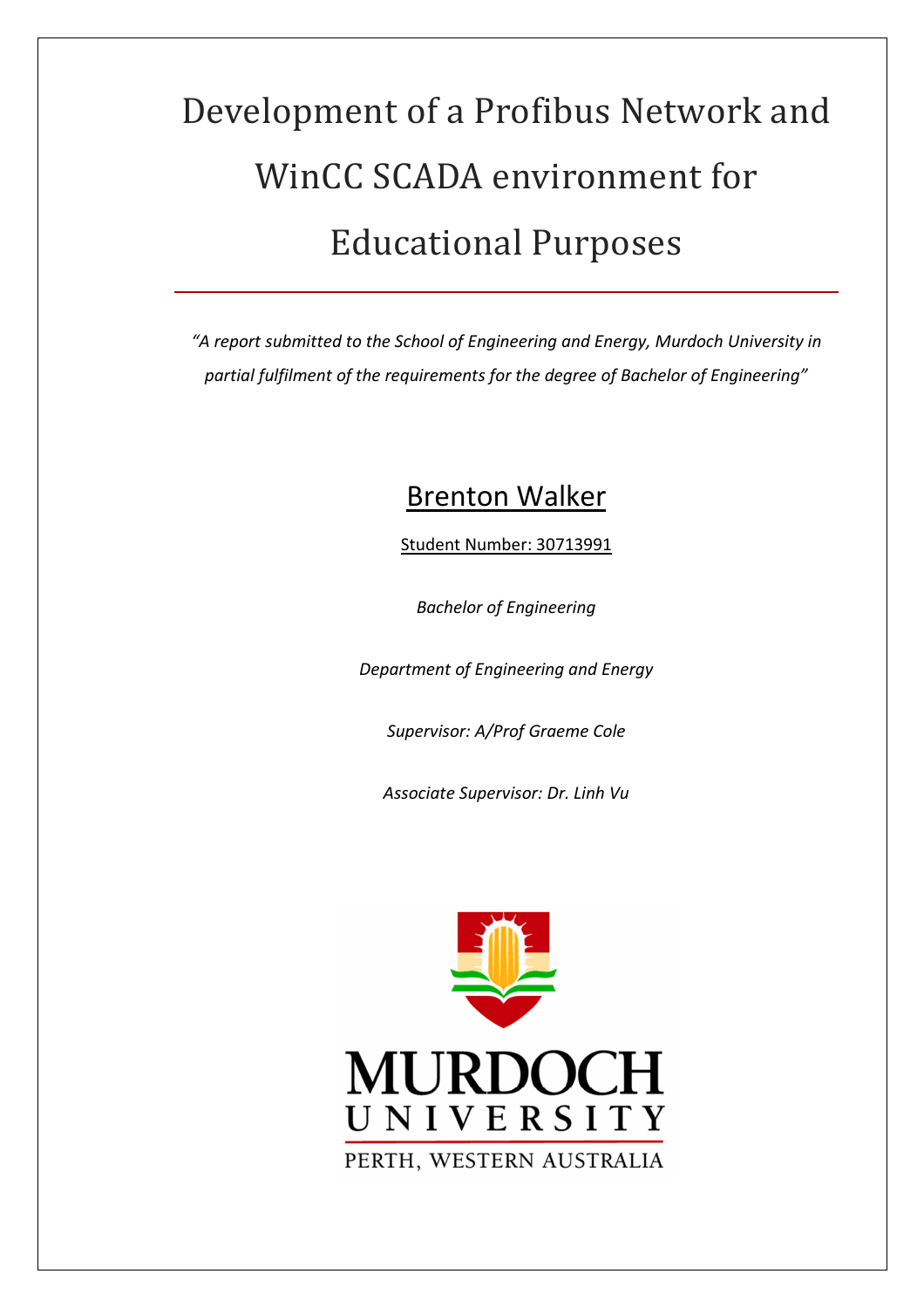#### **Executive Summary**

Through the course of the Industrial Computer Systems degree students are exposed to fieldbus technologies and SCADA systems through research projects without the use of practical componentry. This thesis summarises the work completed to provide students with a working fieldbus infrastructure as well as to educate the reader on the development, implementation and testing of such networks.

During this thesis various Profibus networks were designed to be implemented into the Industrial Computer Systems Facility PS2.027 (ICSE). Four networking examples to be implemented in PS2.027 were created to demonstrate various Profibus data exchange arrangements. These examples were then scaled down and simulated on a testing platform built for this project, to demonstrate the network operates as designed. By utilising Profibus diagnostic equipment and techniques the network examples were then verified to be as per the designed arrangements.

In addition to the designed Profibus infrastructure this thesis briefly investigated the development of a small WinCC SCADA environment for one of the scaled Profibus examples. The WinCC SCADA environment designed functioned as required and provided a template to be used as an educational tool.

A large part of this thesis focused on the development of suitable documentation, such as the development of laboratory guides. These guides were designed to be used for the education of future ENG345 – SCADA students. These guides provide the process behind establishing various types of Profibus networks. The documentation developed was also created to outline the use of the various technologies utilised throughout this project.

It was discovered through the research and development of this thesis that many opportunities to further develop this project existed. These advancements could be made after the installation of the Profibus architecture into the Industrial Computer Systems Facility over the summer period.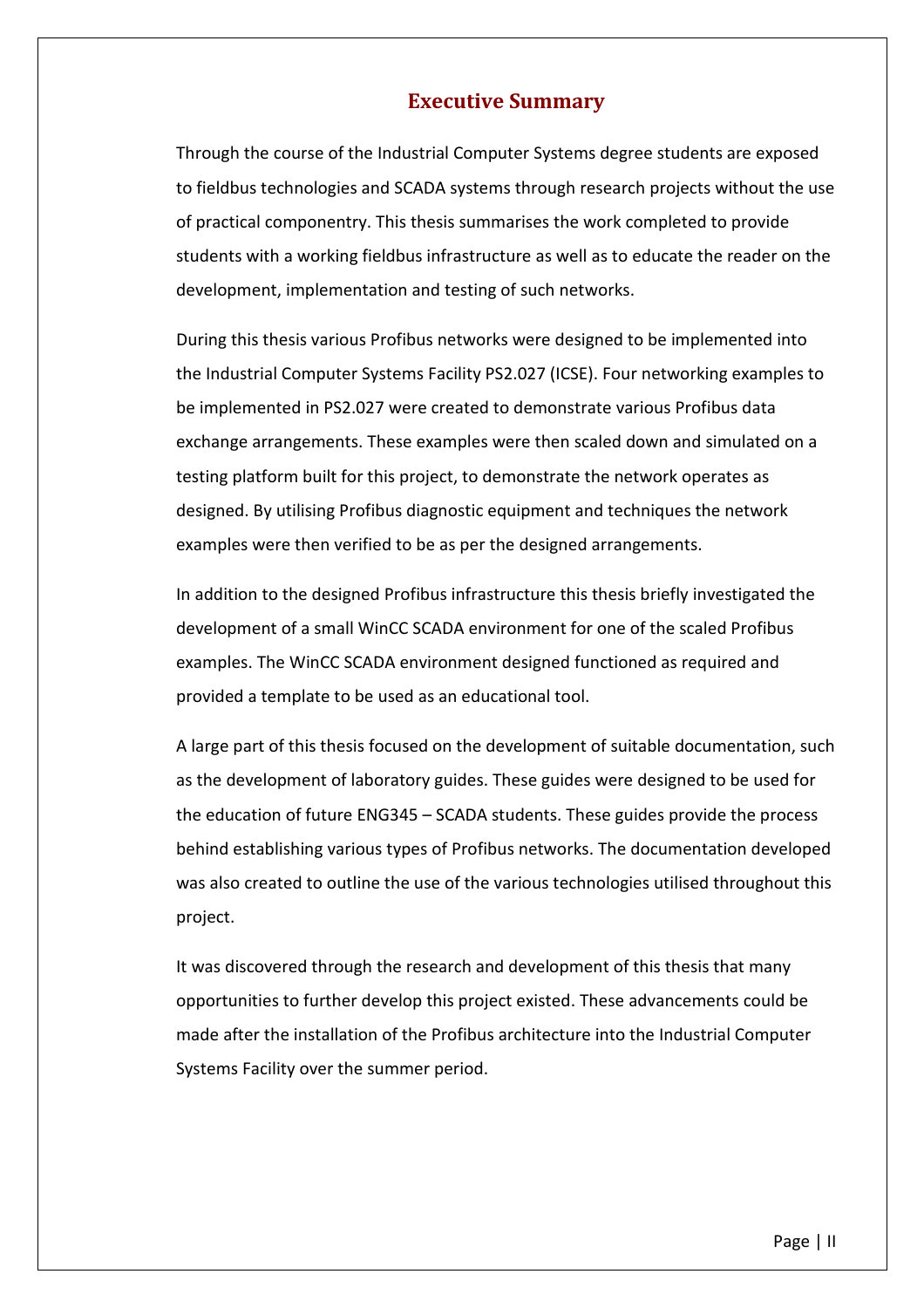# **Acknowledgements**

For their assistance in this project acknowledgements are given to the following individuals:

Project Supervisor: Associate Professor Graeme R Cole,

Lecturer, Murdoch University

Assistant Project Supervisor: Dr. Linh Vu

Lecturer, Murdoch University

#### Mr Will Stirling

Technical Officer, Murdoch University

Mr John Boulton

Technical Officer, Murdoch University

Mr Iafeta 'Jeff' Laava

Technical Officer, Murdoch University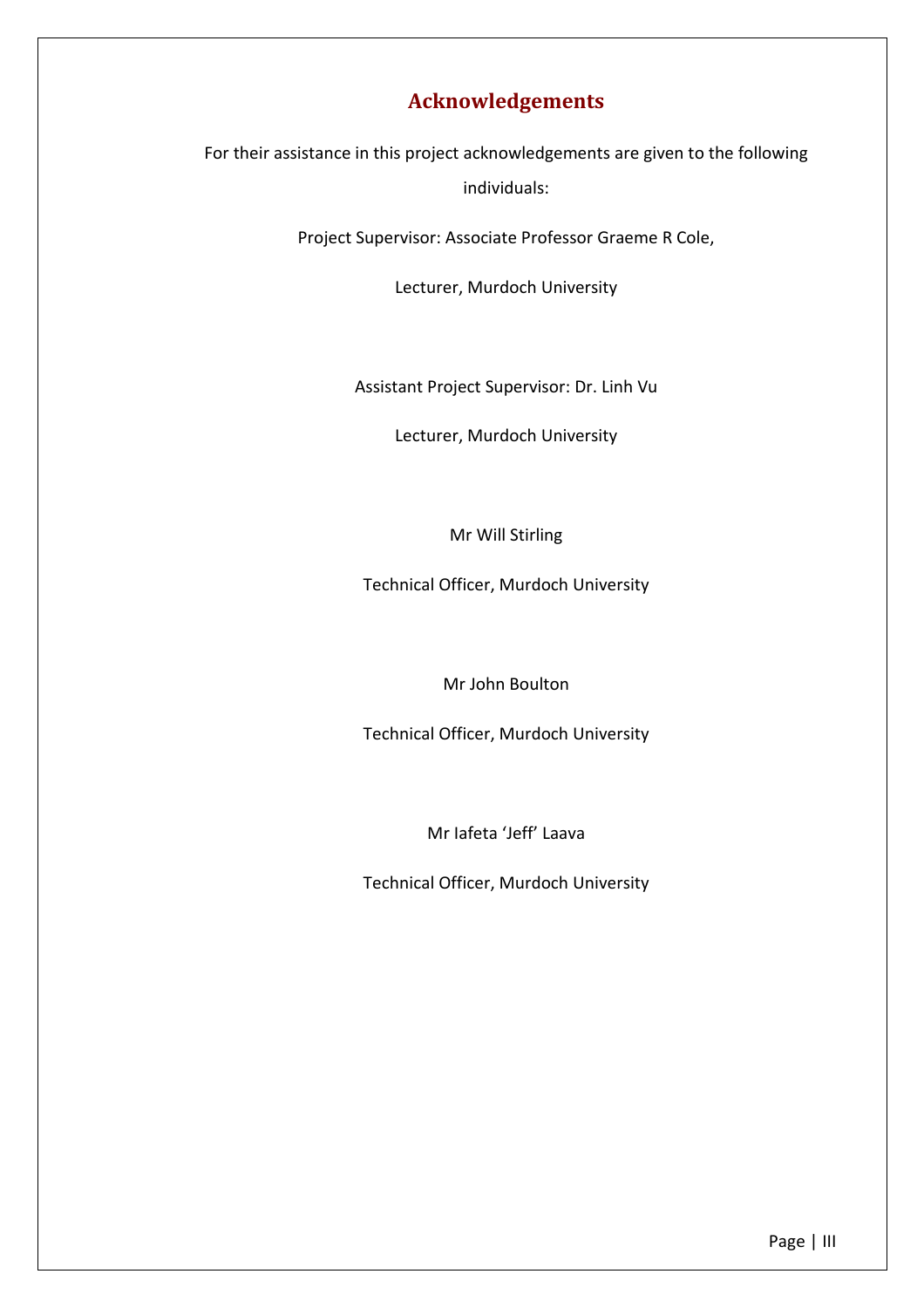# **Table of Contents**

| 1.1.   |
|--------|
| 1.2.   |
| 1.3.   |
| 1.4.   |
| 1.5.   |
|        |
| 2.1.   |
| 2.1.1. |
| 2.1.2. |
| 2.2.   |
| 2.2.1. |
| 2.2.2. |
| 2.2.3. |
|        |
| 3.1.   |
| 3.2.   |
| 3.3.   |
| 3.4.   |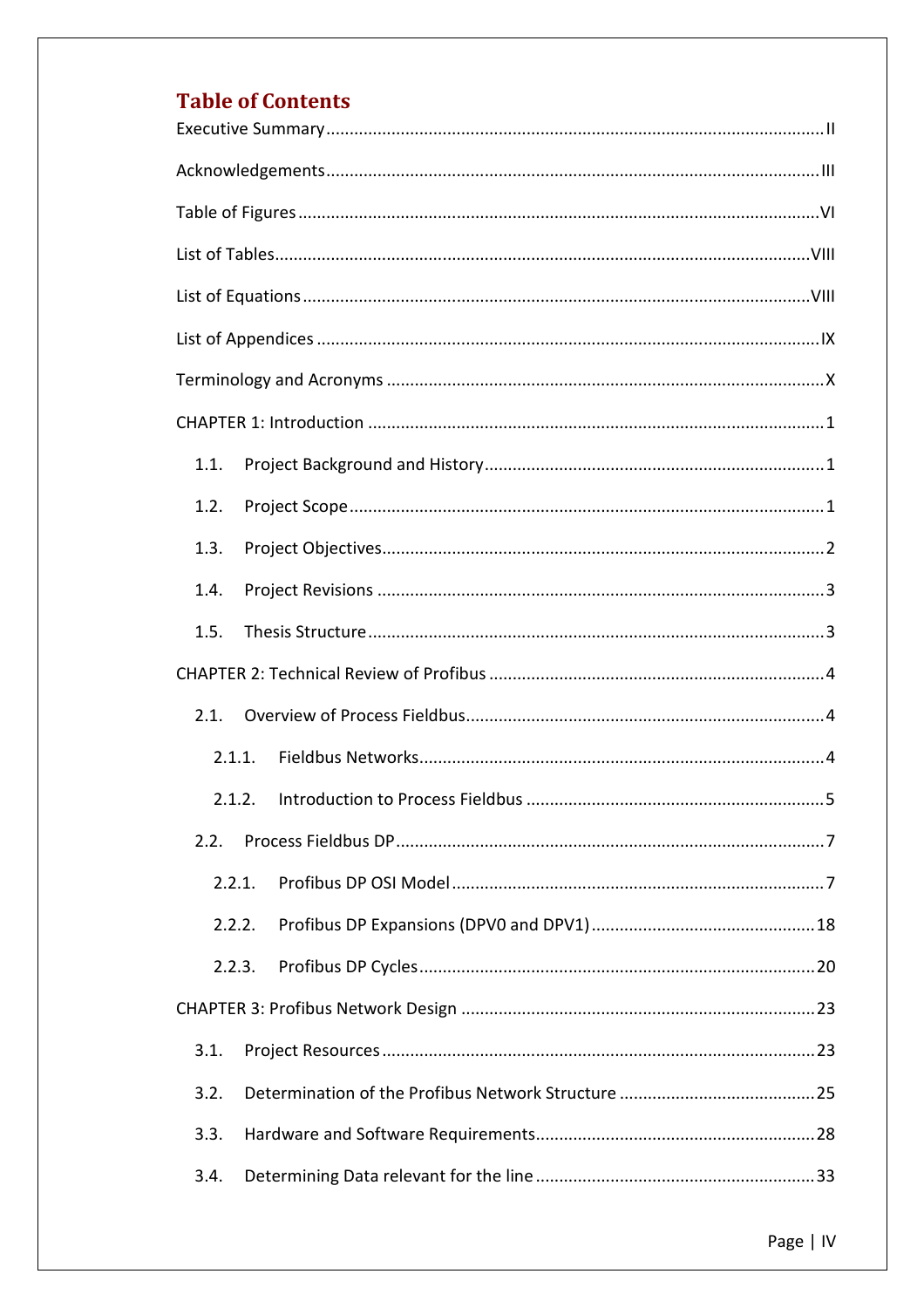| 3.5.   |
|--------|
|        |
| 4.1.   |
| 4.2.   |
| 4.3.   |
| 4.4.   |
|        |
| 5.1.   |
| 5.2.   |
| 5.3.   |
| 5.3.1. |
| 5.3.2. |
| 5.3.3. |
| 5.3.4. |
| 5.3.5. |
|        |
|        |
| 6.2.   |
| 6.3.   |
|        |
| 7.1.   |
| 7.2.   |
| 7.3.   |
| 7.4.   |
| 7.5.   |
|        |
| 8.1.   |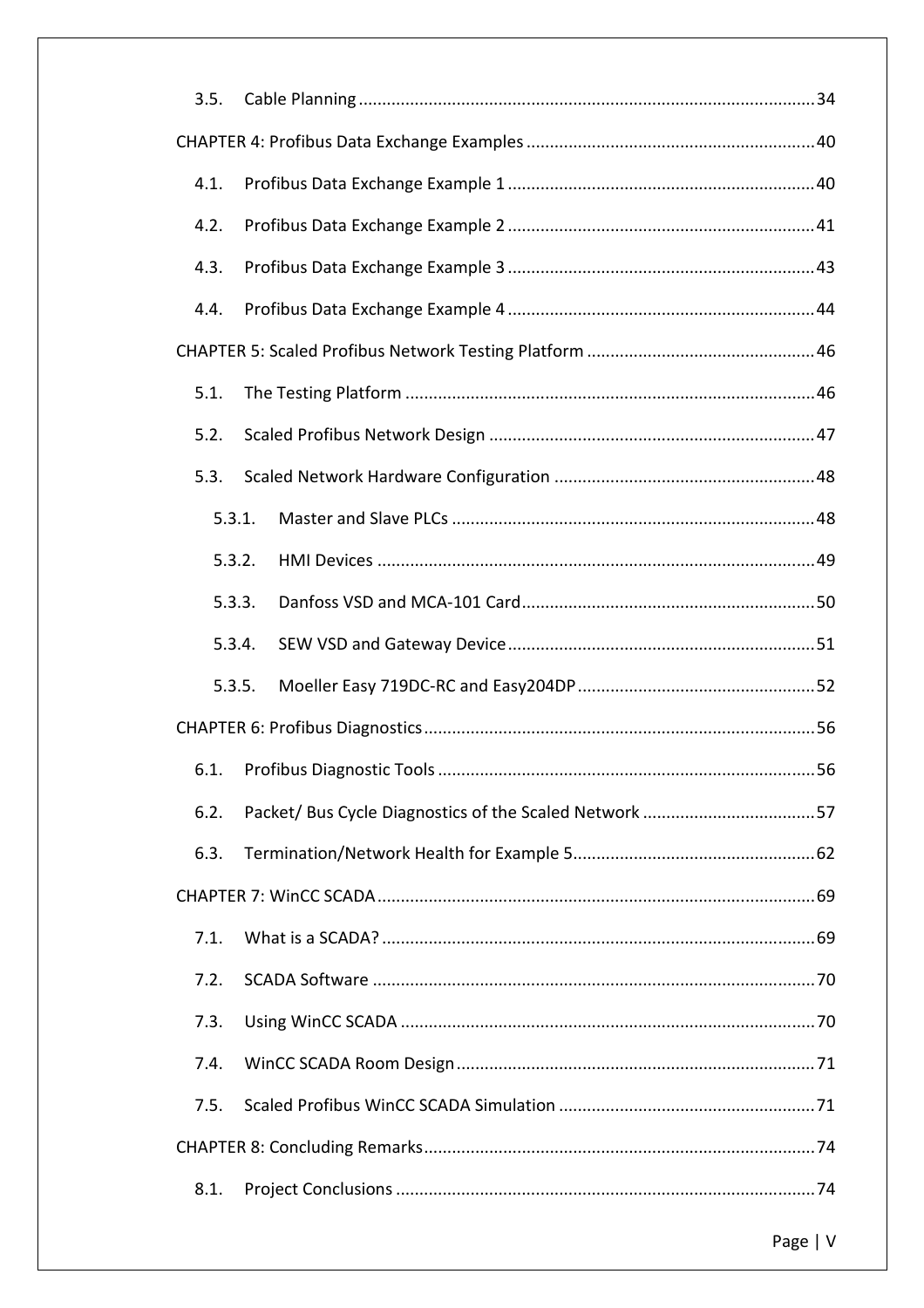# **Table of Figures**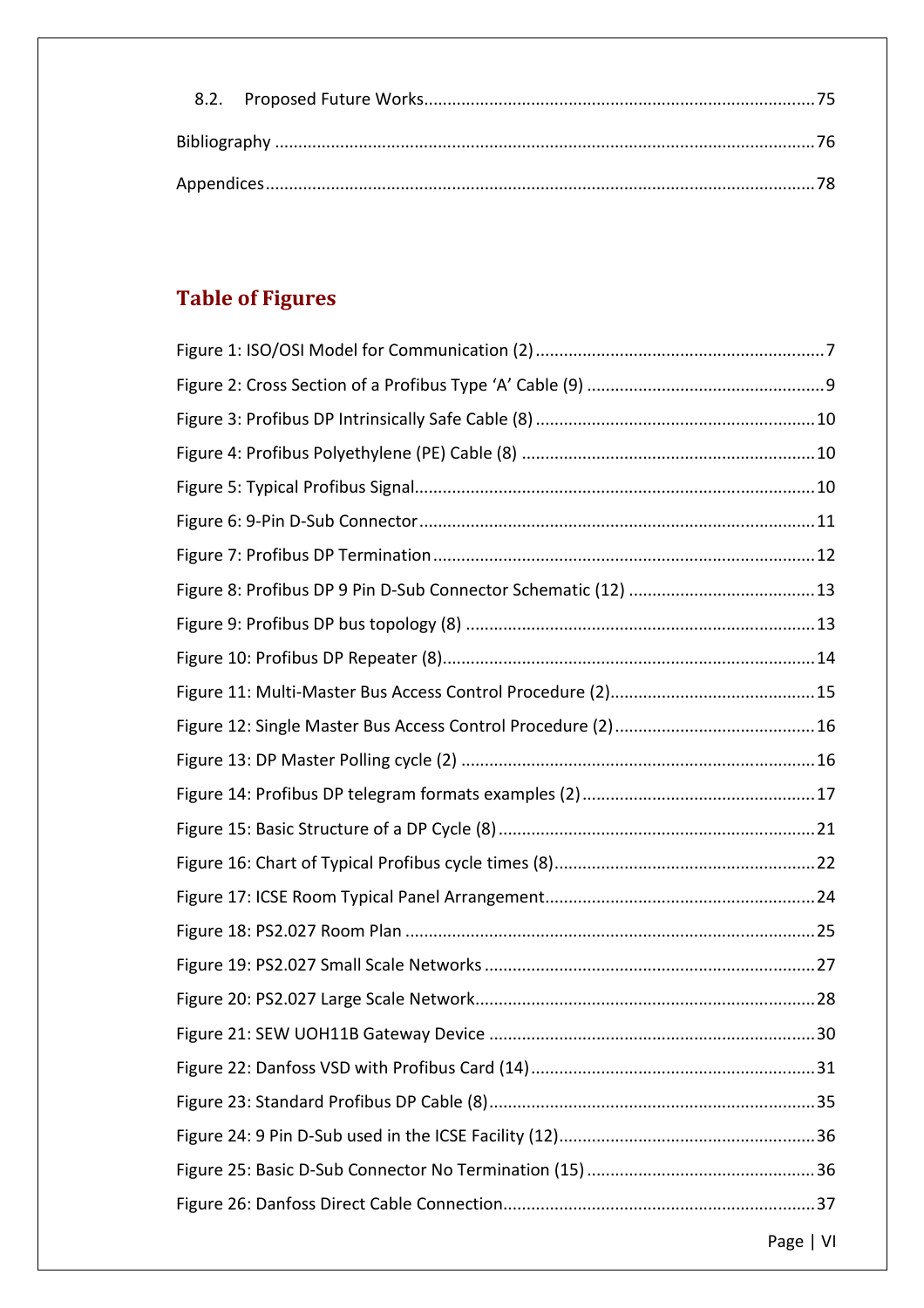| Figure 31: Multi-master Example DX between slaves of different systems (13)  43     |
|-------------------------------------------------------------------------------------|
| Figure 32: Multi-master Example DX between Master/Slave of different systems (13)43 |
|                                                                                     |
|                                                                                     |
|                                                                                     |
|                                                                                     |
|                                                                                     |
|                                                                                     |
|                                                                                     |
|                                                                                     |
|                                                                                     |
|                                                                                     |
|                                                                                     |
|                                                                                     |
|                                                                                     |
|                                                                                     |
|                                                                                     |
|                                                                                     |
|                                                                                     |
|                                                                                     |
|                                                                                     |
|                                                                                     |
|                                                                                     |
|                                                                                     |
|                                                                                     |
|                                                                                     |
|                                                                                     |
|                                                                                     |
|                                                                                     |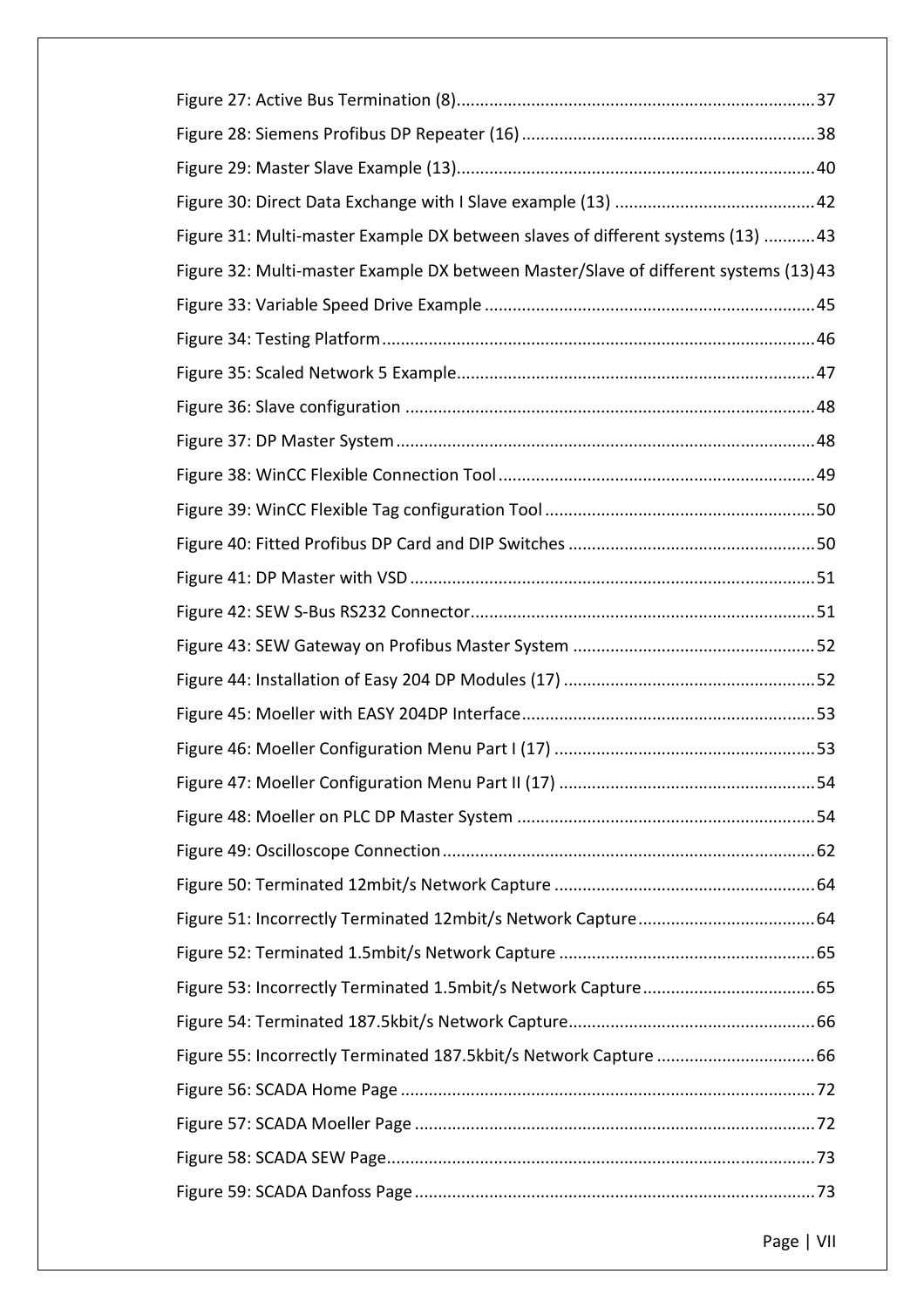#### **List of Tables**

| Table 4: Interrupt and Acyclic Data Traffic Handling on DP Slaves (2)  19 |  |
|---------------------------------------------------------------------------|--|
| Table 5: Numerical Type Prefix Association for Naming Convention 34       |  |
|                                                                           |  |
|                                                                           |  |
|                                                                           |  |
|                                                                           |  |
|                                                                           |  |
|                                                                           |  |

# **List of Equations**

|--|--|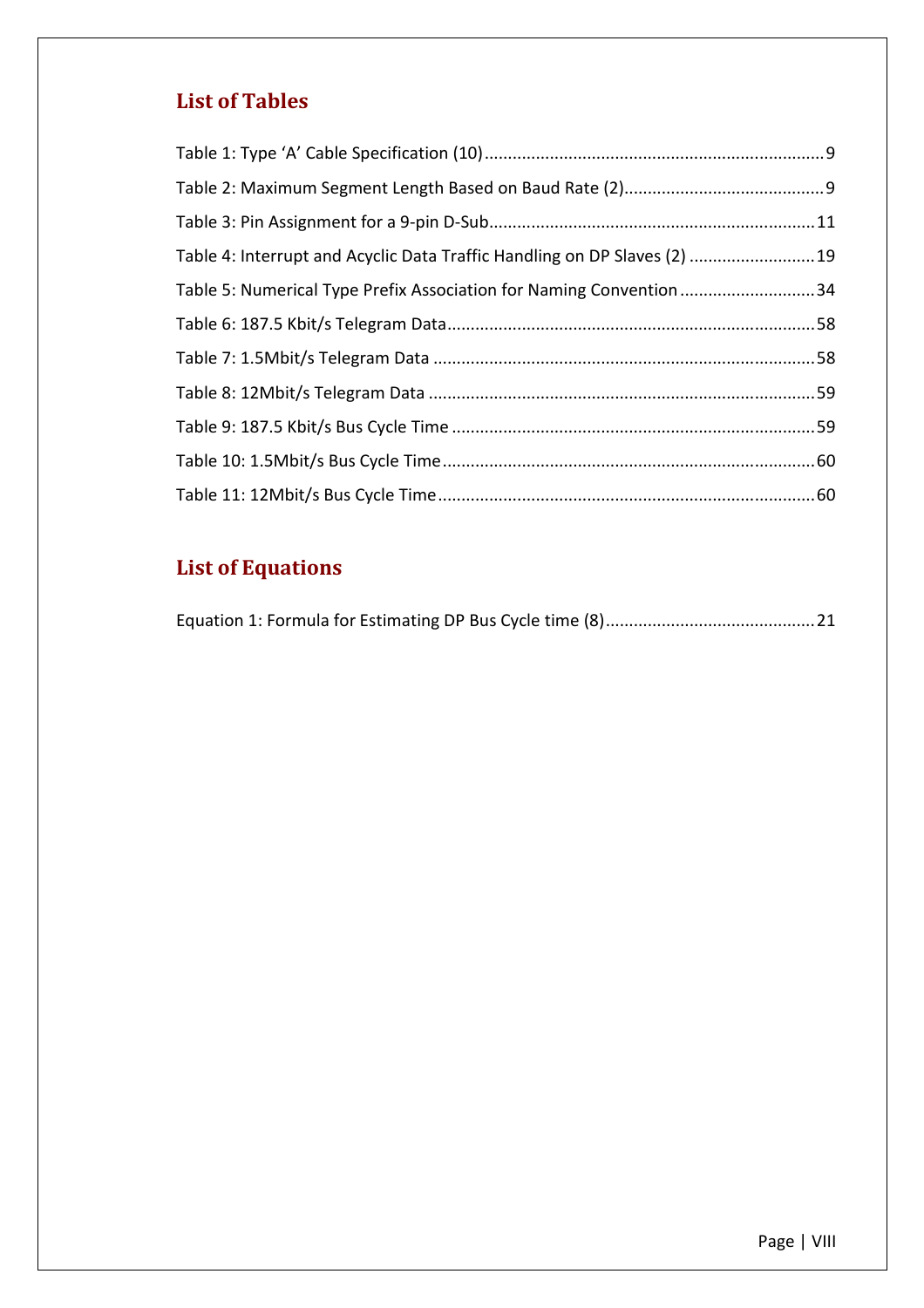# **List of Appendices**

P&WCC A.10 – Profibus Network Drawings

P&WCC A.20 – Profibus Example Programs

P&WCC A.30 – Profibus User Guides

P&WCC A.40 - Diagnostic Results

P&WCC A.50 - Meeting Minutes

P&WCC A.60 - Progress Report and Proposal

P&WCC A.70 - Project Quotes

P&WCC A.80 – Correspondence

P&WCC A.90 – Profibus Equipment Manuals

P&WCC A.100 - Profibus Research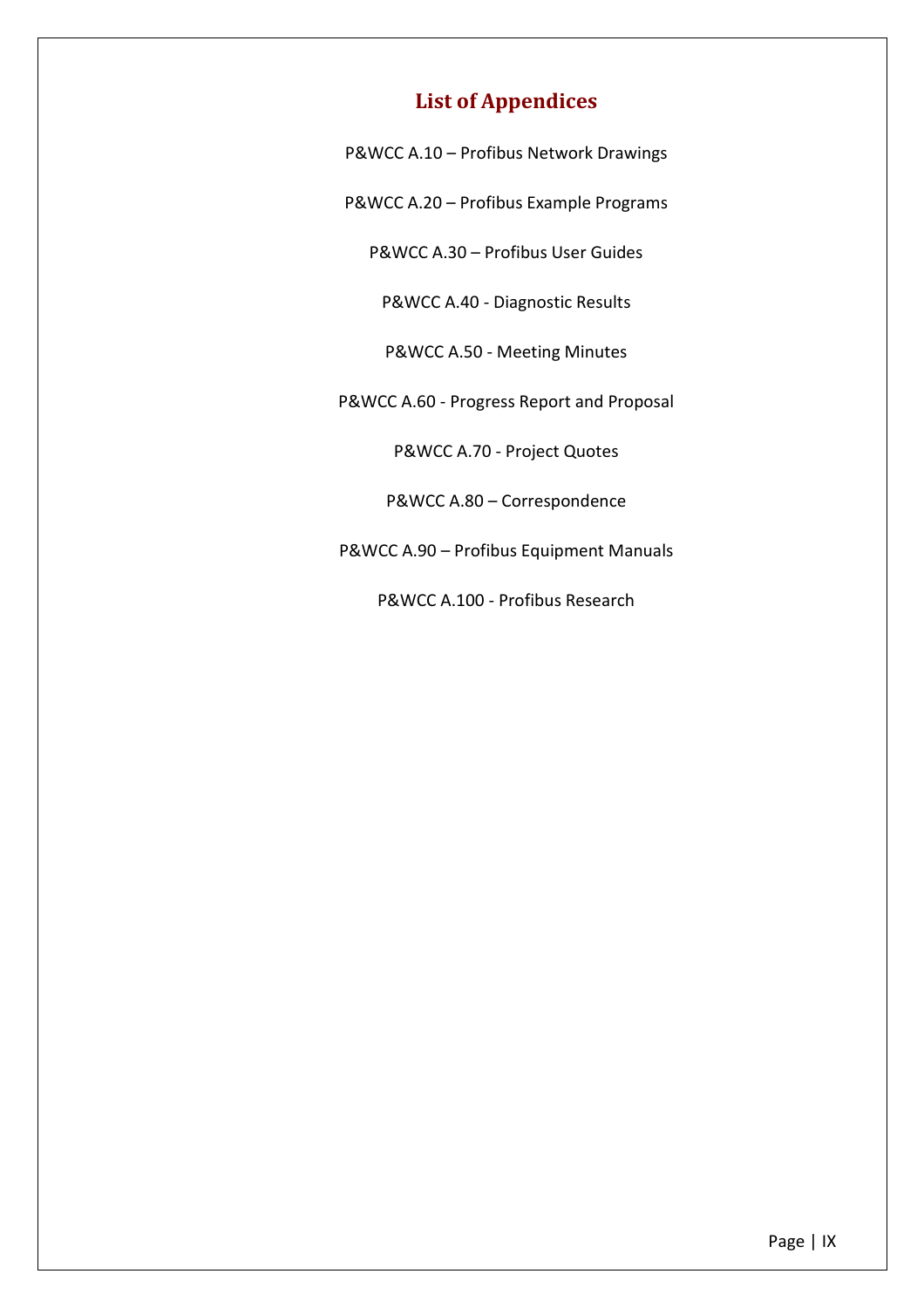# **Terminology and Acronyms**

**Active Termination:** The term 'active termination' is used to describe a termination that requires a live voltage source.

**Baud Rate:** The speed at which data transmission for networks occurs at.

**Direct Data Link Mapper:** Provides access between the user interface and Layer 2 of the OSI model.

**DP Master Class 1 (MC1):** Classified as the central control unit of the Profibus DP Network and is responsible for communication and data exchange with configured DP slaves. The class 1 master is typically a PLC and sets the baud rate of the network which the slaves automatically detect.

**DP Master Class 2 (MC2):** These devices can be used for configuring, maintenance, diagnostics, monitoring and/or operation of a bus network. DP master class 2 devices can be a Human Machine Interface, a computer or a specialised diagnostic device and are capable of communicating with a master class 1 device on the network. Communication between a master class 1 devices and master class 2 devices always originate from the MC2 not the other way around.

**DP Master System:** The DP master system can be thought of as the DP master's slave polling list. Each slave device is placed on the system and when the master has possession of the token it polls each slave for the data that has been configured.

**Fieldbus:** Fieldbus is a generic term derived from the combination of words Field and Bus. The word *'field'* can be defined as the area were equipment is located in the plant and *'bus'*, which originates from computer science, is defined as a set of common lines that connects equipment to transfer data along them.

**GSD:** Used to identify the operational characteristics of PROFIBUS devices and is used to load 3rd party devices onto Profibus master devices.

**Master:** A Profibus master can be either a DP Master Class 1 (MC1) or DP Master Class 2 (MC2).